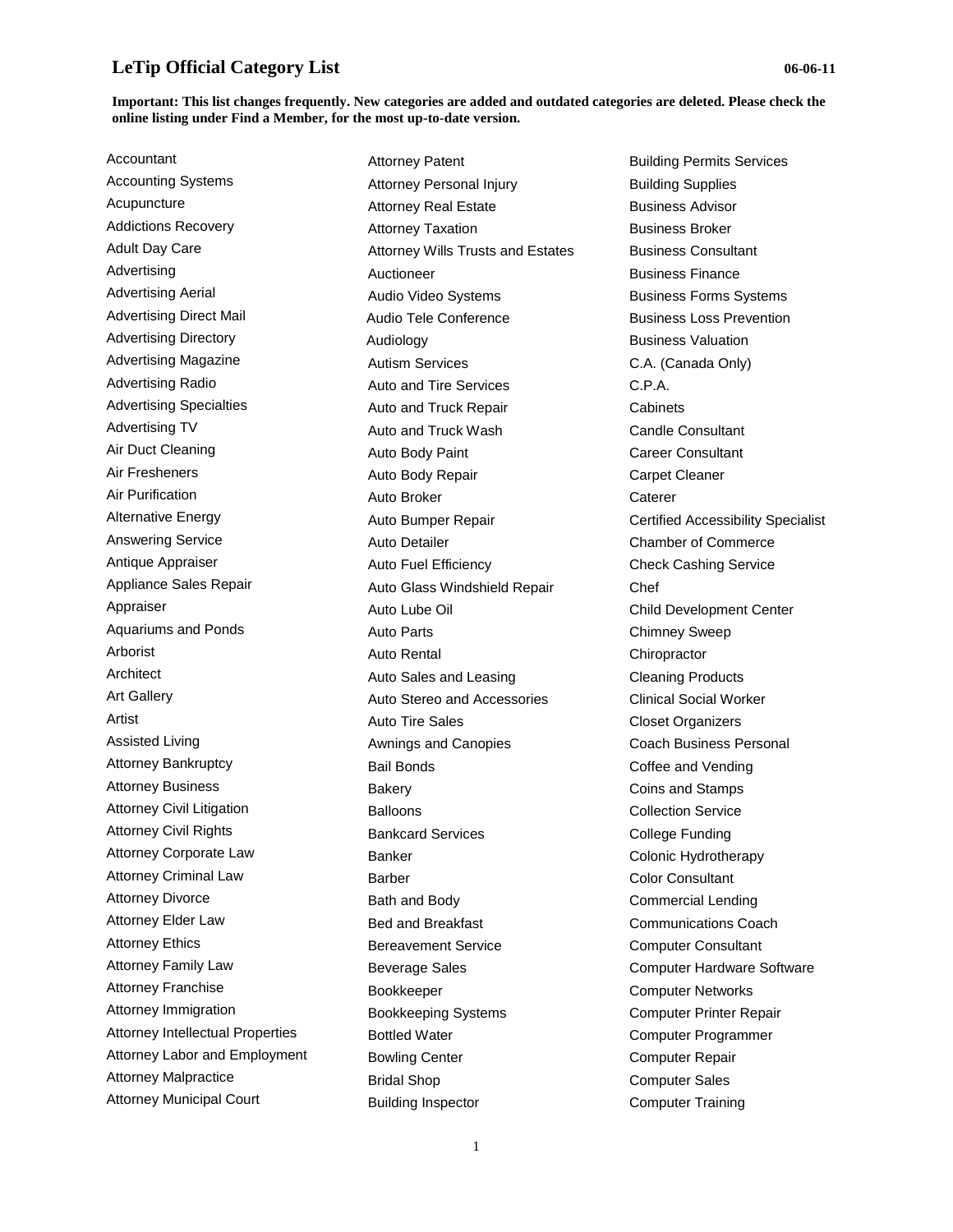### **Important: This list changes frequently. New categories are added and outdated categories are deleted. Please check the online listing under Find a Member, for the most up-to-date version.**

Counter Tops

Concierge Confectioner Contractor Asphalt Contractor Builder Contractor Carpenter Contractor Chimney Contractor Commercial Contractor Concrete Contractor Concrete Sealer Contractor Decks Contractor Decorative Contractor Drywall Contractor Electrical Contractor Electronic Systems Contractor Fence Contractor Floor Covering Contractor General Contractor Hardwood Floors Contractor Home Performance Contractor Insulation Contractor Landscape Contractor Low Voltage Contractor Marble and Granite Contractor Masonry Contractor Painting Contractor Paving Contractor Plumbing Contractor Pools Contractor Remodeling Contractor Roofing Contractor Siding Contractor Supplies Contractor Tile Marble Contractor Tub and Tile Resurfacing Contractor Waterproofing Copiers Fax Copies **Copywriter** Corporate Communications Corporate Events Cosmetic Laser Cosmetic Surgeon Cost Segregation

Country Club Courier Service Court Reporter CPR Trainer Credit Restoration **Cryotherapy** Custom Clothing Custom Framing **Cutlery** Dance Instruction Data Backup and Recovery Dating Service Day Spa Debt Arbitrator Decorative Painter Delicatessen Demolition Hauling Dermatologist Design Consultant Dental Hygienist Dentist Digital Storybooking Disc Jockey Document Imaging Document Shredding Dog Day Care Doula Driving Instructor Dry Cleaner Dryer Vent Services Duct Cleaning eCommerce Education Education Consultant Elder Care **Electrician** Electronic Archival **Embroidery** Employee Leasing Employment Screening Employment Service Energy Consultant

Energy Therapist Engineer Engraving Enrolled Agent Entertainment Environmental Consultant Environmental Oil Tank Service Equipment Leasing Escrow Agent Estate Advisor Estate Sales **Esthetician** Ethicist (Canada Only) Event Facility Event Lighting Event Planning Event Rentals Excavating Executive Gifts Executive Offices Factoring Broker Family Counseling Fashion Consultant Faux Painter Financial Advisor Fire Extinguisher Sales Service Fire Protection Firearm Instructor Fireplace Sales First Aid - CPR Floor Covering Floor Heating Flooring Restoration Florist Food Distributor Food Menu Assembly Food Specialist Food Service Equipment Forensic Accountants Franchise Consultant Freight Services Fuel Sales and Service Fund Raising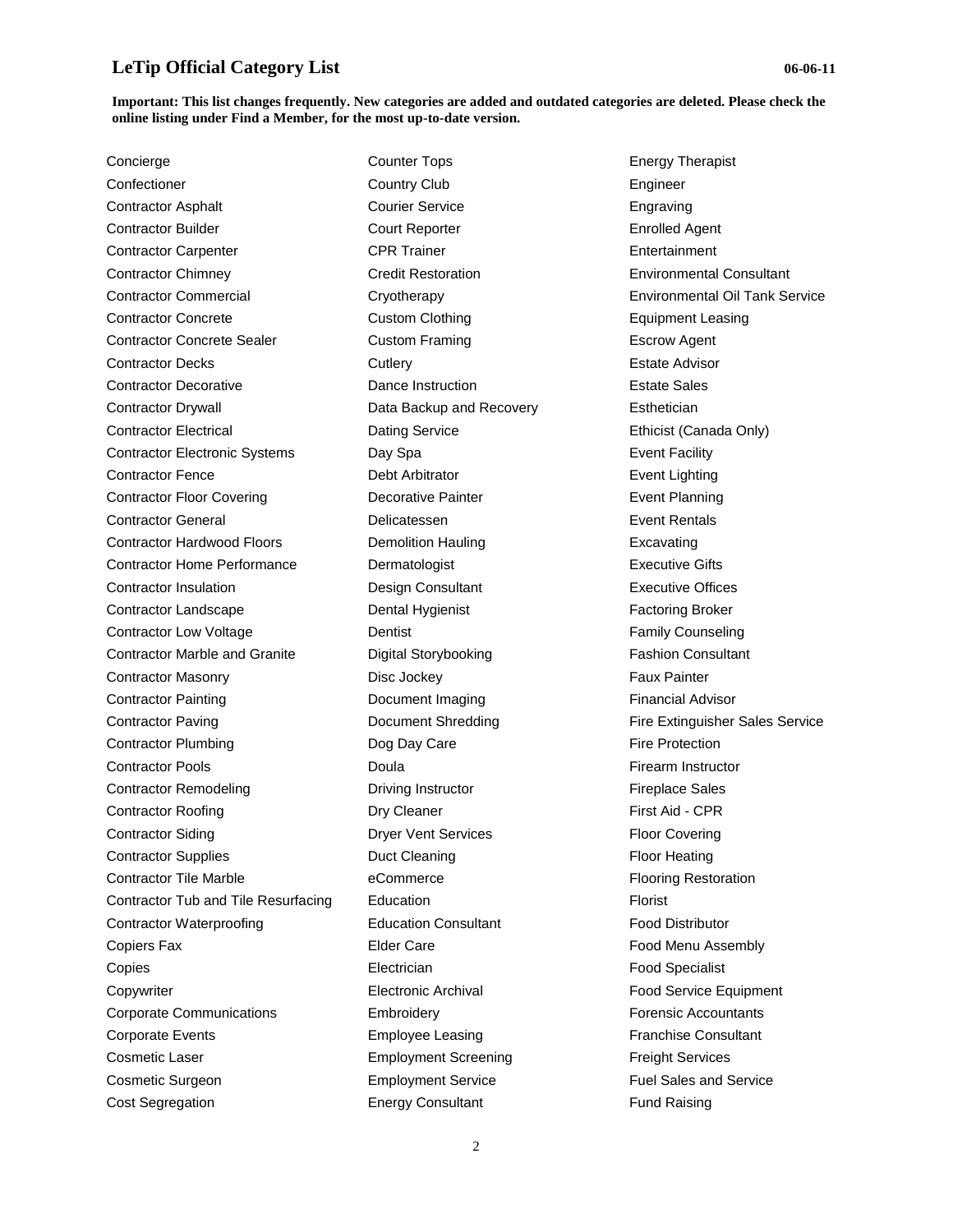| <b>Funeral Director</b>                                                   | Human Resources                      | Magician                          |
|---------------------------------------------------------------------------|--------------------------------------|-----------------------------------|
| <b>Funeral Services</b>                                                   | Hyperbaric Oxygen Therapy            | <b>Mailing Equipment Sales</b>    |
| <b>Furniture Rental</b>                                                   | Hypnotherapist                       | <b>Mailing Services</b>           |
| <b>Furniture Restoration</b>                                              | Import Export                        | Make-Up Artist                    |
| Galvanic Skin Hair and Scalp Treatments Information Technology Consulting |                                      | Make-Up Artist Permanent          |
| Garage Doors                                                              | Ink and Toner                        | <b>Manufactured Home Sales</b>    |
| <b>Gift Baskets</b>                                                       | Insurance Life Health and Disability | <b>Marine Services</b>            |
| Gift Catalog                                                              | Insurance Property and Casualty      | Marketing                         |
| Gift Shop                                                                 | Insurance Supplements                | <b>Marketing Consultant</b>       |
| Glass                                                                     | Interior Design                      | <b>Martial Arts</b>               |
| Glazier                                                                   | Interior Plantscape                  | Massage Therapist                 |
| Global Positioning System                                                 | <b>Internet Consultant</b>           | Mediator                          |
| <b>Golf Cart Sales</b>                                                    | <b>Internet Marketing</b>            | <b>Medical Aesthetics</b>         |
| Golf Club Manufacturing                                                   | Internet Web Design                  | <b>Medical Billing</b>            |
| Golf Pro                                                                  | Janitorial Services Commercial       | <b>Medical Equipment</b>          |
| Graphic Design                                                            | Janitorial Services Residential      | Medical Imaging                   |
| <b>Greeting Card Service</b>                                              | <b>Janitorial Supplies</b>           | <b>Medical Practice Consultar</b> |
| Gutters                                                                   | Jeweler                              | <b>Medical Spa</b>                |
| <b>Hair Loss Treatment</b>                                                | Jukebox Repair                       | <b>Medical Transportation</b>     |
| Hair Stylist                                                              | Junk Removal                         | <b>Memorial Monuments</b>         |
| Handyman                                                                  | Kitchen and Bath Design              | <b>Metal Fabrication</b>          |
| Hardware (non computer related)                                           | Kitchen Products                     | Mold Inspection                   |
| <b>Hauling Service</b>                                                    | Knitting Clothing                    | <b>Mold Remediation</b>           |
| <b>Health and Fitness</b>                                                 | Landscape Architect                  | Mortgage Loans                    |
| <b>Health and Nutrition Products</b>                                      | Landscape Artificial Grass           | Motivational Speaker              |
| <b>Health and Wellness</b>                                                | Landscape Design                     | Moving and Storage                |
| <b>Health Care Service</b>                                                | Landscape Maintenance                | Music                             |
| <b>Hearing Aids</b>                                                       | Landscape Waterfalls                 | Nail Care                         |
| Heating and Air Conditioning                                              | Language Translator                  | Neurofeedback Training            |
| <b>Holistic Health Care</b>                                               | Laundromat                           | Non Profit                        |
| Home and Property Inspector                                               | Lawn and Yard Maintenance            | Notary Public                     |
| Home Automation                                                           | Lawn Sprinklers                      | Notary Public Mobile              |
| Home Decor                                                                | <b>Legal Document Preparation</b>    | Nursery                           |
| Home Entertainment                                                        | Legal Nurse Consultant               | <b>Nursing Home</b>               |
| Home Health Care                                                          | Legal Process Server                 | Nutritionist                      |
| Home Inventory                                                            | Lighting                             | Occupational Therapist            |
| Home Theater Specialist                                                   | Limousine Service                    | Office Equipment                  |
| Home Warranties                                                           | <b>Linen Rental Supply</b>           | <b>Office Furniture</b>           |
| <b>Hospice Care</b>                                                       | <b>Litigation Support</b>            | <b>Office Leasing</b>             |
| <b>Hospital Care Consultant</b>                                           | Live Scan Fingerprinting             | <b>Office Supplies</b>            |
| <b>Hospitality Staff</b>                                                  | Loan Audits                          | <b>Office Water Services</b>      |
| Hot Tubs                                                                  | Locksmith                            | Ophthalmologist                   |
| Hotelier                                                                  | Machinists                           | Optician                          |

Consultant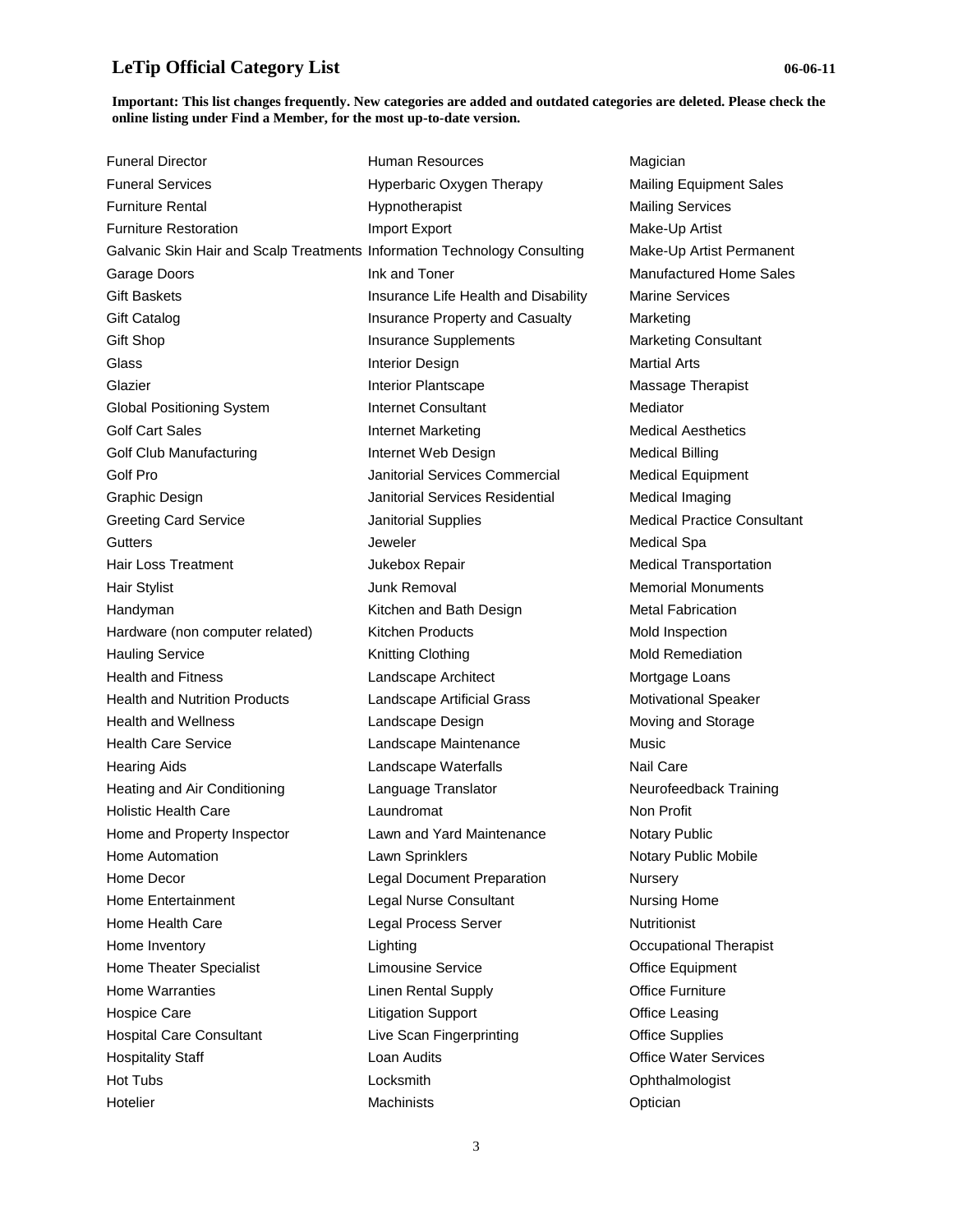### **Important: This list changes frequently. New categories are added and outdated categories are deleted. Please check the online listing under Find a Member, for the most up-to-date version.**

**Optometrist** Organic Garden Supplies **Organizer** Ornamental Iron Welding **Orthodontist** Out Patient Surgical Center Outdoor Guide Services Packaging Shipping Paper Supplies Paralegal Party Supplies Payroll Service **Pedodontics** Personal Assistant Personal Shopper Personal Trainer Pest Control Pet Boarding Pet Crematory Pet Food Pet Food Delivery Pet Grooming Pet Portraiture Pet Shop Pet Sitter Pet Trainer Pet Waste Removal Pharmacy Photo and Image Transfer Photo Supplies Photographer Physical Therapist Physician Physician Assistant Physician Internal Medicine Physician Naturopathic Physician Pain Management Piano Service Picture Framer Pilates Instructor Pilot Instructor Pizza Delivery Plants

Plastic Fabrication Plastic Surgeon Podiatrist Pool Service Power Washing Precious Metals Buyer **Printer** Printer Repair Private Investigator Private Jet Charters Private Tutor Professional Interviewer Professional Organizer Property Management Psychologist Psychotherapist Public Adjusters Public Relations Publishing Radio Station Real Estate Appraiser Real Estate Commercial Real Estate Education Real Estate Investment Real Estate Residential Real Estate Staging **Recruiter** Recycling Reflexologist Research Services Resort Restaurant Casual Dining Restaurant Fine Dining Restoration Damage and Cleanup Retail Retail Apparel Retail Athletic Footwear Retail Batteries Retail Beauty Supplies Retail Bicycles Retail Candy Bouquet Retail Coffee Retail Formal Wear

Retail Frozen Meat Retail Furniture Retail Golf Retail Handbags Retail Jewelry Retail Juice Bar Retail Luxury Linens Retail Mattress Retail Paint Store Retail Photo Blankets Retail Pool and Spas Retail Shelving Retail Ski Shop Retail Specialty Footwear Retail Trade Uniforms Retirement Community Rolfing Roof Maintenance Cleaning RV Sales and Leasing Safety Apparel and Equipment Safety Consultant Sales Training Salon **Scrapbook** Screen Printing **Screens** Scuba Diving Instructor Search Engine Optimization Secretarial Services Security Consultant Security Hardware Security Systems Senior Transportation Service Service Station Sewer and Septic Sewing Machines Shooting Range Indoor Shower and Tub Enclosures Signs Banners Ski and Snowboard Training Skin Care Cosmetics **Skylights** Small Engine Repair and Service